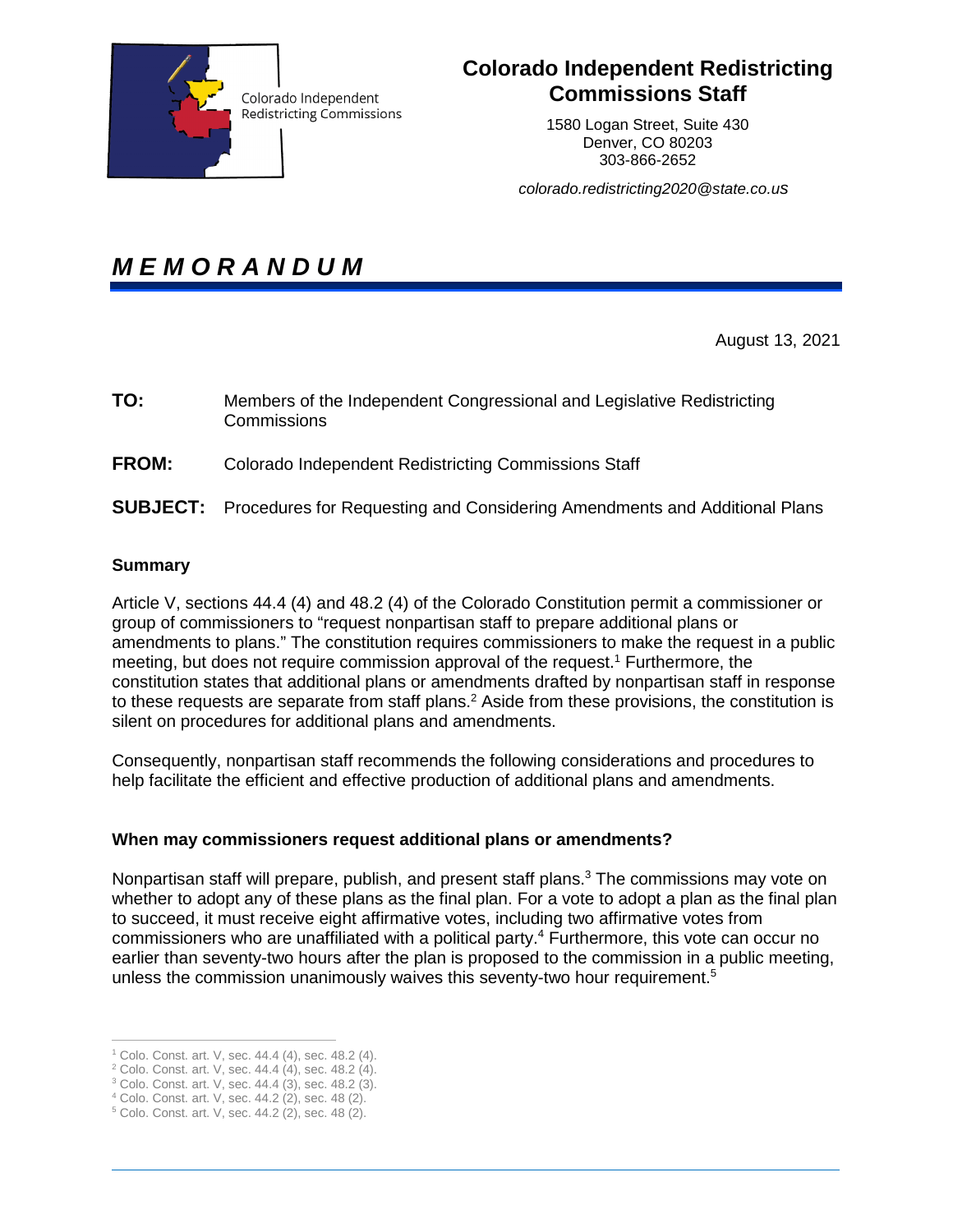The commission should consider if it will hold a vote on adopting a plan as a final plan for every plan, and if so, whether it will hold the vote at least seventy-two hours after the presentation of the plan or waive the requirement and hold the vote at an earlier public meeting (perhaps immediately at the current public meeting).

Because requests for additional plans or amendments must be made in a public meeting, $6$ commissioners should be prepared to request additional plans or amendments at the same public meeting as a staff plan presentation. Alternatively, if the commission will convene another public meeting (possibly seventy-two hours after the presentation of a staff plan in order to vote on the adoption of the plan as a final plan or to consider additional plans or amendments requested by other commissioners) a commissioner may wait to offer a request at that later public meeting.

In deciding when to request an additional plan or amendment, a commissioner should consider the amount of time staff will need to draft the requested additional plan or amendment and any other requested additional plans or amendments. Additionally, a commissioner should consider when the requested additional plan or amendment will be ready to present to the commission in relation to when any possible vote on a plan may occur, when other meetings are scheduled, or if any additional meetings may be necessitated due to the timing of their request.

For example, nonpartisan staff is scheduled to present the first Congressional staff plan on September 6 and the second Congressional staff plan on September 16.

- If a commissioner requests an additional plan or amendment on September 6 (at the same meeting that the staff plan is presented) nonpartisan staff can start drafting that request right away.
- If a commissioner waits until the next public meeting (perhaps at a meeting seventy-two hours after the staff plan presentation if the commission wants to vote on whether to adopt the plan, or perhaps at a meeting where other commissioners' previously requested additional plans or amendment are presented) this will necessitate an additional meeting to present that additional plan or amendment. This may occur closer to September 16, and possibly too close in time for the nonpartisan staff to integrate any feedback concerning the requseted additional plan or amendment into the development of the second staff plan.

As illustrated by these examples, the commission must balance the timing of requesting additional plans or amendments against the schedule's demands. On the one hand, the commission must allow itself adequate time to both consider the staff plans and contemplate specifics for additional plans or amendments. On the other hand, it must also be careful not to postpone opportunities to request additional plans or amendments too long.

For these reasons, nonpartisan staff strongly recommends that commissioners request additional plans or amendments as soon as possible, and as collectively as possible, to ensure efficiency.

 $\overline{a}$ 

<sup>6</sup> Colo. Const. art. V, sec. 44.4 (4), sec. 48.2 (4).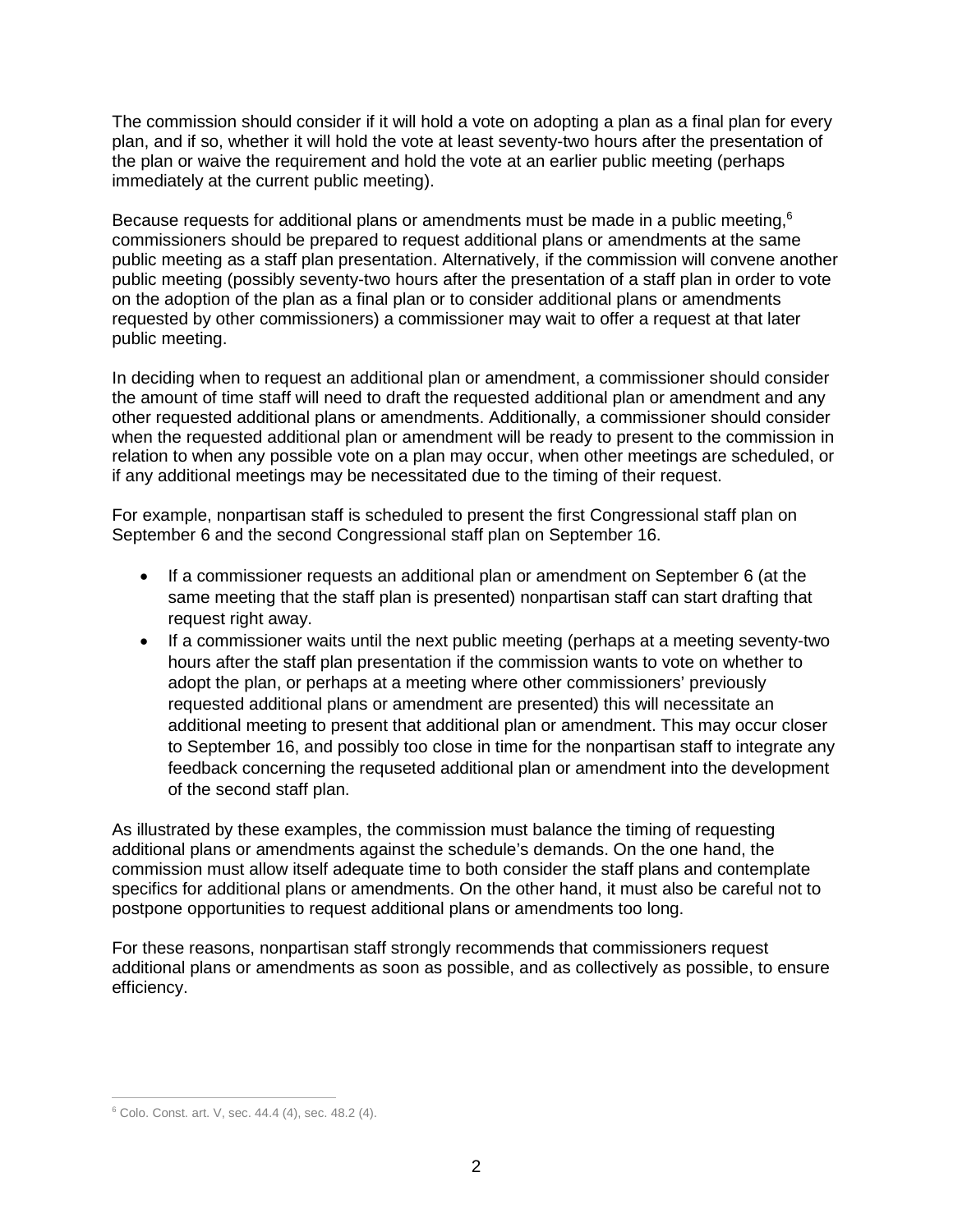# **How do I request an additional plan or amendment?**

Nonpartisan staff recommends that the chair of both the Independent Congressional Redistricting Commission and the Independent Legislative Redistricting Commission provide a formal opportunity at public meetings to recognize a commissioner who wants to request an additional plan or amendment. Additionally, nonpartisan staff recommends certain procedural formalities to help ensure an organized and efficient process.

First, nonpartisan staff recommends that commissioners offer amendment and additional plan requests in a uniform manner, so that actual requests for drafting can be properly identified from brainstorming. Nonpartisan staff recommends the following form:

"I request, in accordance with article V, section [44.4 (4)/48.2(4)], that nonpartisan staff draft a [plan/amendment] to [specific details of the request]".

After a commissioner reads the request into the record, he or she must copy and paste a written copy of the request into the chat function of the Zoom meeting so that nonpartisan staff can record the request for future reference.

Second, nonpartisan staff requests that during the same meeting, the commission's chair provides an opportunity for staff to engage with the commissioner who requests the additional plan or amendment in order to seek any necessary clarity concerning the specific details or goals of the request that will assist with efficient and effective drafting.

Third, nonpartisan staff recommends that the commission chairs assign and announce a unique identifier to each additional plan or amendment requested to ensure organization and efficiency. Certainly, a commission may develop any format that it wishes. For amendments, nonpartisan staff recommends A.#.Surname as a simple identifier. For additional plans, nonpartisan staff recommends P.#.Surname as the identifier. This clarifies that the discussion is about an amendment or additional plan number as opposed to a staff plan number (e.g. if the discussion were simply about 001, is the reference to staff plan 001, additional plan 001, or amendment 001?), while the subsequent number changes for each request, and the requester's surname is an easy way to identify from whom it was requested.

- Commissioner McCartney requests an amendment.
	- o Chair Lennon assigns this as A.001.McCartney.
- Commissioner Harrison requests an additional plan.
	- o Chair Lennon assigns this as P.001.Harrison.
- Commissioner Starr requests an amendment.
	- o Commissioner Lennon assigns this as A.002.Starr.
- Commissioner McCartney reconsiders his amendment A.001.McCartney.
	- o Commissioner McCartney withdraws A.001.McCartney.
- After withdrawing A.001.McCartney, Commissioner McCartney requests a different amendment.
	- o Commissioner Lennon assigns this as A.003.McCartney.

See attachment A to this memo for additional considerations when requesting an amendment.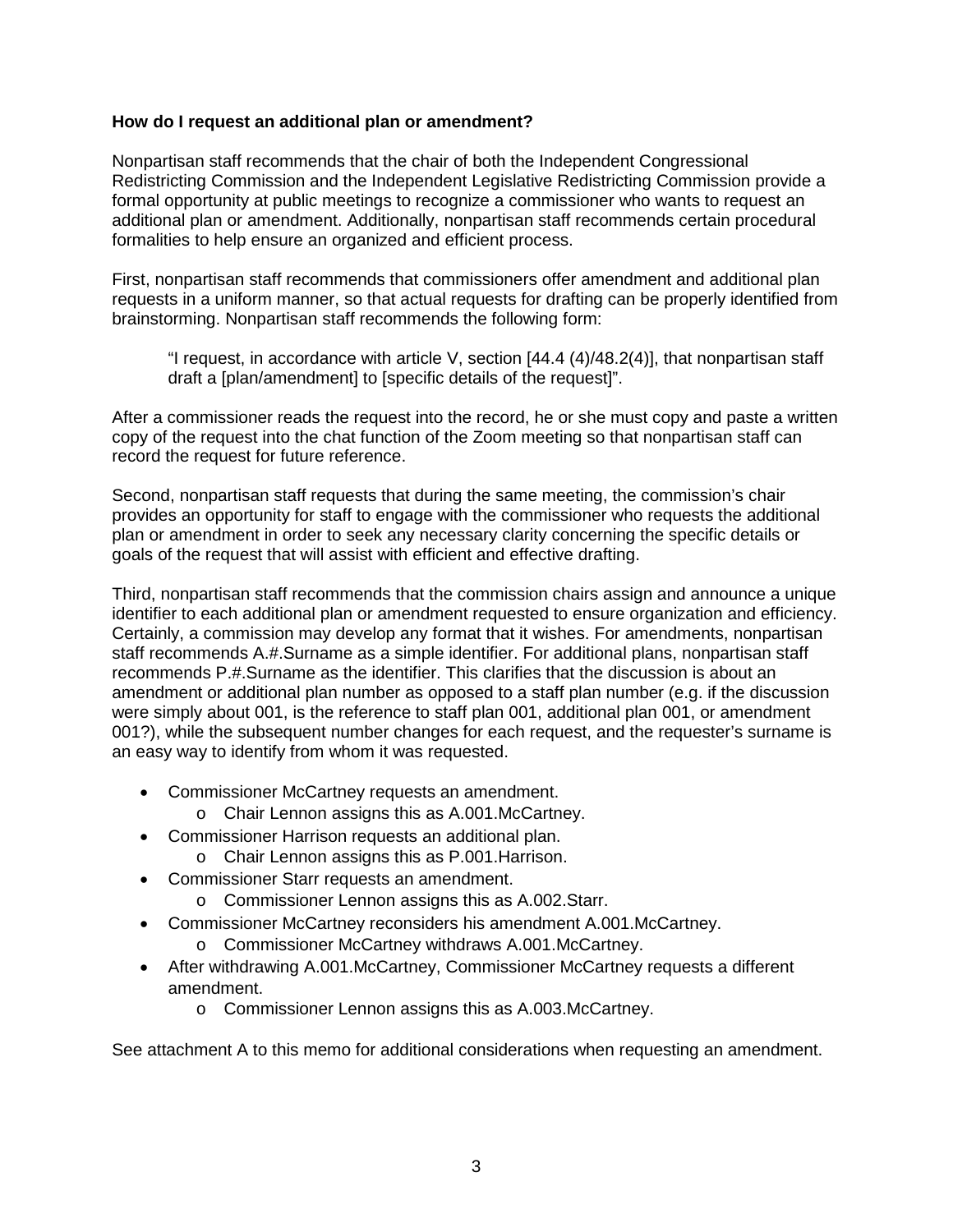#### **When will I see and present the draft of my requested additional plan or amendment?**

At a later meeting, after the additional plan or amendment is drafted, the requesting commissioner may present the additional plan or amendment to the rest of the commission. Nonpartisan staff will be available to assist with explaining the details of the additional plan or amendment.

As mentioned above, the commissions must be mindful of scheduling meetings to review and consider any additional plans or amendments presented by commissioners. The commissions must balance the amount of time necessary for commissioners to formulate ideas for additional plans and amendments, for nonpartisan staff to draft all of the requested additional plans and amendments, for commissioners to consider drafted additional plans and amendments, and for commissioners to have a discussion about the additional plans and amendments that may inform the drafting of subsequent plans.

#### **What do we do with an additional plan or amendment?**

The commissions have two options of what to do with an additional plan or amendment.

First, a commission may choose not to do anything with the additional plan or amendment.

Second, a commission may choose to utilize the additional plan or amendment in some manner. It may vote to adopt the additional plan or amended plan as the final plan for submission to the Colorado Supreme Court (after seventy-two hours, unless unanimously waived).

# **May the commissions adopt an additional plan or an amended plan as the final plan?**

The commissions may vote on whether to adopt any plan presented to them as the final plan.

As discussed above, the seventy-two hour requirement means that the vote can occur no earlier than seventy-two hours after the commissioner has presented the plan, unless the commission unanimously waives the requirement.

If a commission does not adopt the additional plan or amended plan as a final plan for submission to the Colorado Supreme Court, the procedures described in this document continue to apply for subsequent plans or preceding plans.

#### **Attachment**

Attachment A – Amendment and Additional Plan Considerations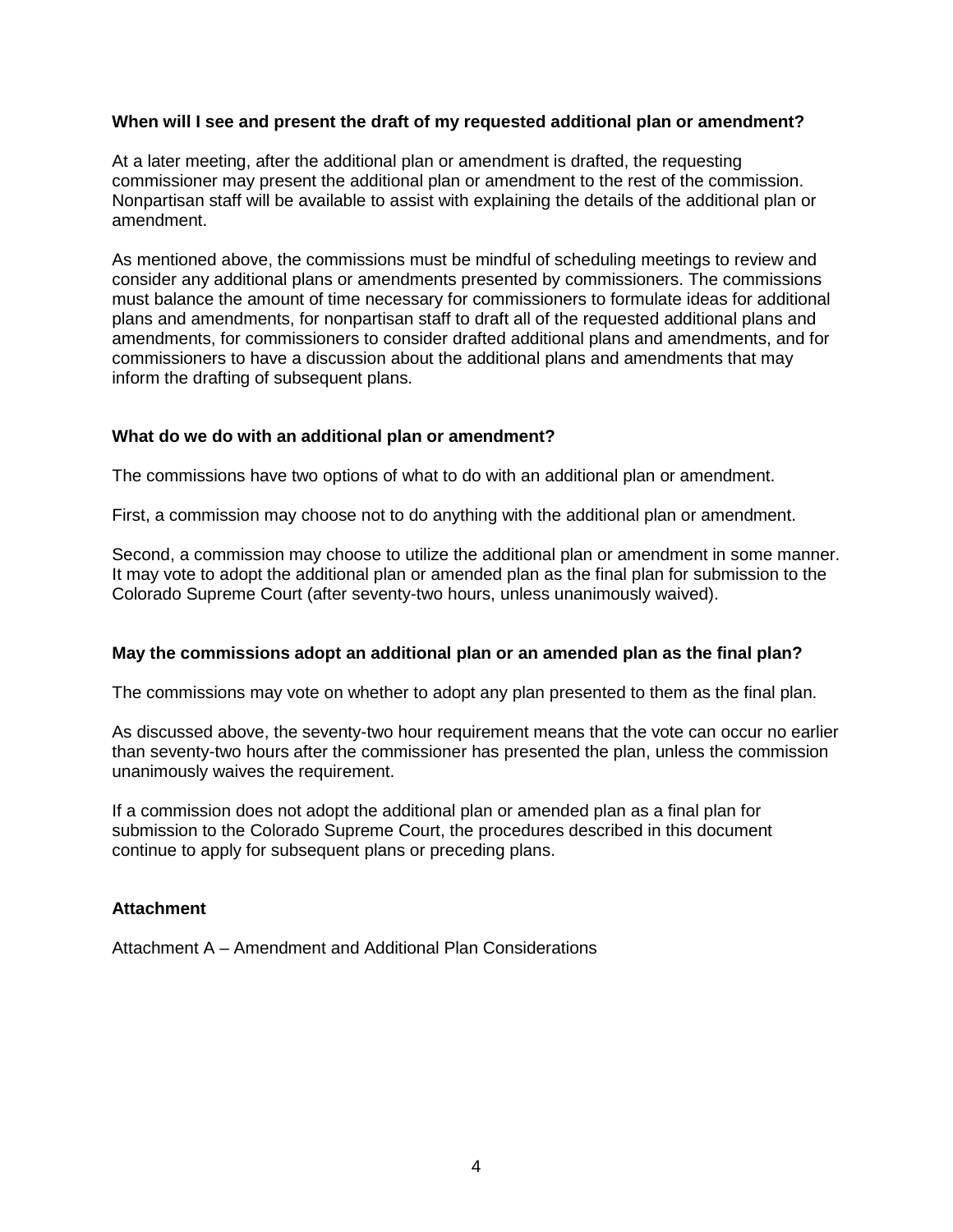# **Attachment A - Amendment and Additional Plan Considerations**

# **Summary**

Staff advises members of the Independent Congressional Redistricting Commission and the Independent Legislative Redistricting Commission to consider certain variables when requesting amendments and additional plans. Specifically, the amount of technical direction required for the drafting of an amendment or additional plan, the legal considerations for the drafting of an amendment or additional plan, the primary goal of an amendment or additional plan, and how long it will take nonpartisan staff to draft an amendment or additional plan.

\* The degree of consideration and specificity that a commissioner articulates for an amendment governs the staff's ability to reflect the commissioner's goals accurately and efficiently. \*

# **What is the technical direction for the amendment?**

In requesting an amendment or additional plan, commissioners should be as specific as possible.

- What county, municipality, or neighborhood must be preserved or severed? In what district must it be included? From what district must it be excluded?
- Where must the new district boundary to be drawn? A political subdivision border, road, railroad, airport, river, forest, etc.? Where must the boundary line end and redirect?

# **What are the legal considerations of the amendment?**

Commissioners should consider the effects to the amended district and other districts consequently.

- How many people are affected by the request made by the commissioner? Does the commissioner want to amend other boundaries to equalize population across all districts?
- Will it keep all districts contiguous?
- Does it comply with the Voting Rights Act? Will it deny or abridge the right of any citizen to vote on account of that person's race or membership in a language minority group, or dilute the impact of that racial or language minority group's electoral influence?
- Are communities of interest united or severed?
- Are political subdivisions united or severed?
- Will the amendment or additional plan make districts more or less compact?
- Will the amendment or additional plan make districts more or less politically competitive?

# **What is the primary goal of the amendment or additional plan?**

Articulating the primary goal a commissioner intends for an amendment or additional plan to achieve is beneficial. This will enable nonpartisan staff to make necessary technical drafting